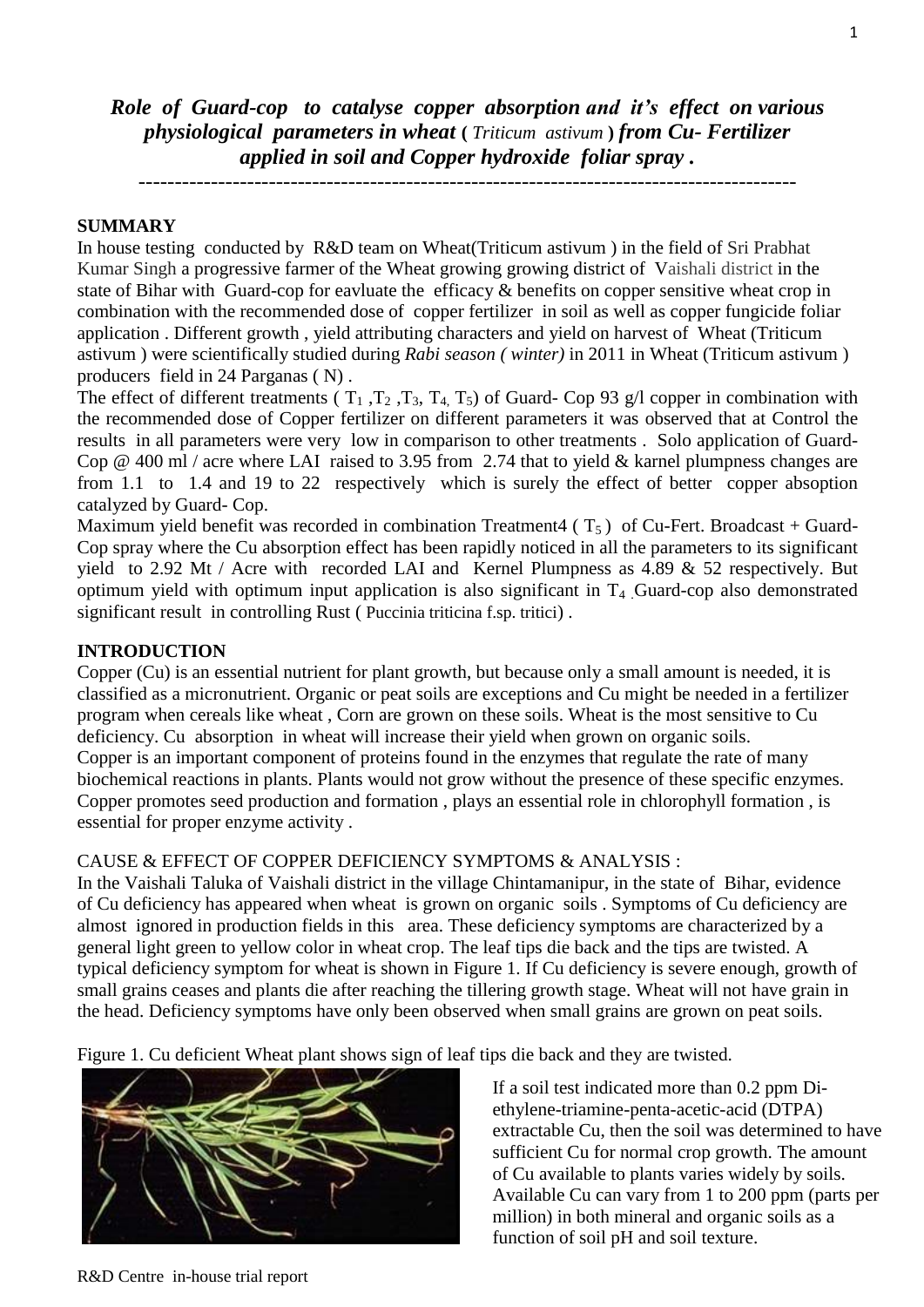

 Fig2. Bleached & grey heads of wheat with stems are significantly darken due to melanosis grown in Cu deficient soil .

The finer-textured mineral soils generally contain the highest amounts of Cu. The lowest concentrations are associated with the organic or peat soils. Availability of Cu is related to soil pH, with the increase in soil pH the availability of this nutrient decreases. Copper is not mobile in the soil hence get attracted to the soil organic matter and clay minerals. The amount of available Cu was measured by extracting the soil with a DTPA solution the concentration of Cu in the extract is then measured , this procedure is the most reliable and accurate for measuring Cu in soils.

# Fig:3 Effect of Cu deficiency on wheat kernels







.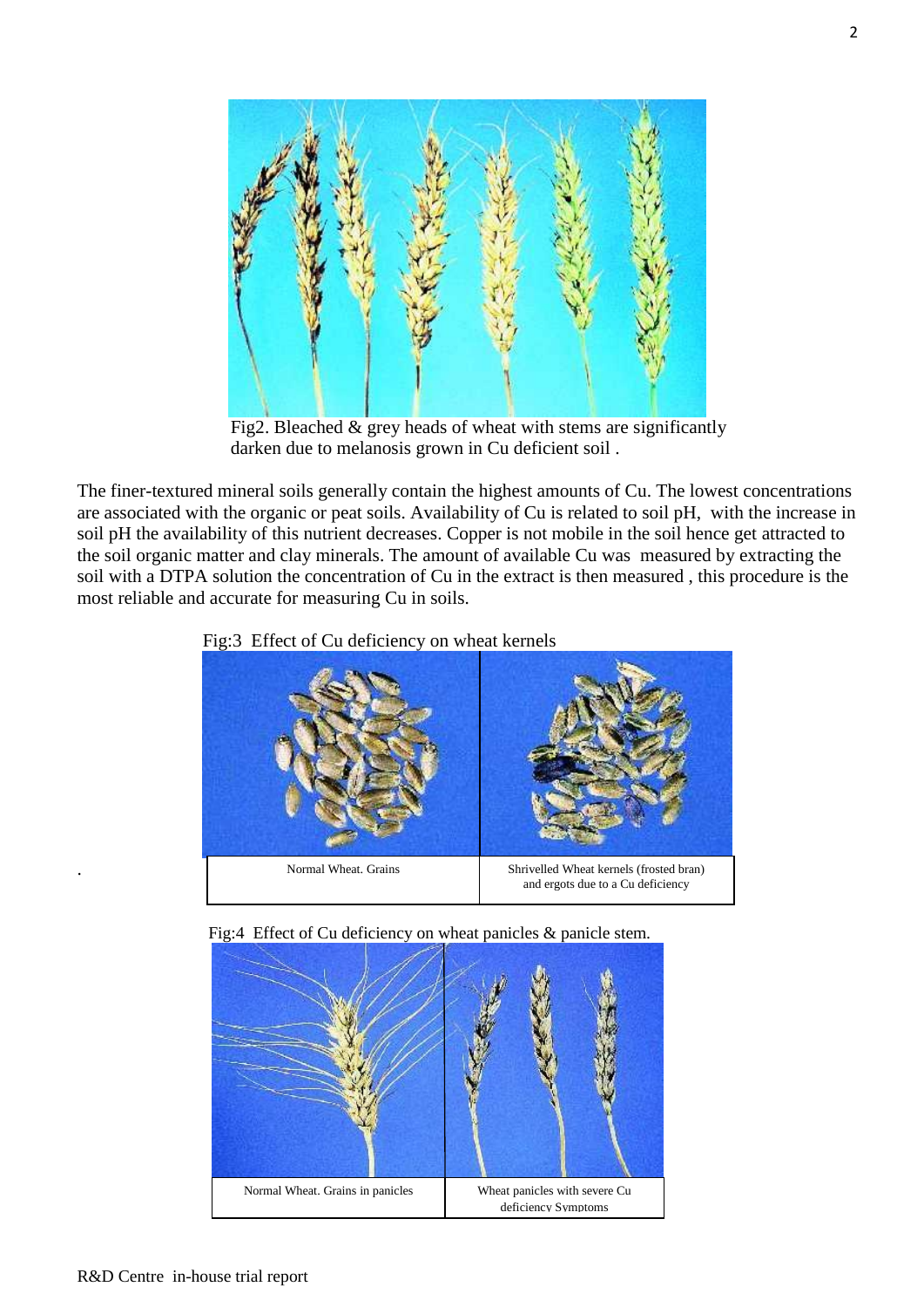Cu deficiency in cereals produces characteristic disease symptoms that may be similar among cereal crops. However, crop growing on marginally Cu deficient soils has registered  $\pm 20$  % loss of grain yield while not showing any typical visual symptoms of Cu deficiency. 7 - 14 days delayed crop maturity has also been noted , resulting in greater foliar disease instances and a much greater risk of frost injury to the maturing grain in winter wheat. Visual symptoms of Cu deficiency on Wheat panicles  $\&$  kernels (Fig 3  $\&$  4) are commonly observed in fields. Many of these disease symptoms may be confused with other nutrient deficiencies (N, P, K, or S), frost damage, insect damage, infectious diseases and herbicide damage.

Herbicides are commonly blamed for yield losses because Cu deficiency symptoms usually show up about the same time when post-emergent herbicides are applied. At times post-emergent herbicides may enhance Cu deficiency as well as delay crop maturity.



Fig: 5 Herbicide wheat interaction (leaf tip burning) on copper

In Variety PBW 443 Cu deficiency symptoms usually occur in irregular patches and are most obvious in mature wheat stands that express Cu deficiency primarily as melanism or purplish brown patches. K Variety 9107(Deva ) has a history of showing Cu deficiency primarily like " take-all " type symptoms which adds further confusion to Cu diagnoses . During this trial a significant observation has been noted that, Guard-Cop application in copper-deficient wheat resulted in advancing the crops maturity by a week to a fortnight period along with positive benefits to grain yield .

Table 1. Interpretation for concentration of Cu in plant tissue.

| Crop  | <b>Plant Part</b><br>Sampled | Time of<br>sampling     | Deficient | Low         | Sufficient<br>High |               | Excessive |  |
|-------|------------------------------|-------------------------|-----------|-------------|--------------------|---------------|-----------|--|
|       |                              |                         |           |             | -ppm $Cu$ ---      |               |           |  |
| Wheat |                              | Top leaves   Boot stage | < 3.0     | $3.0 - 5.0$ | $5.1 - 20.0$       | $20.1 - 50.0$ | >50       |  |

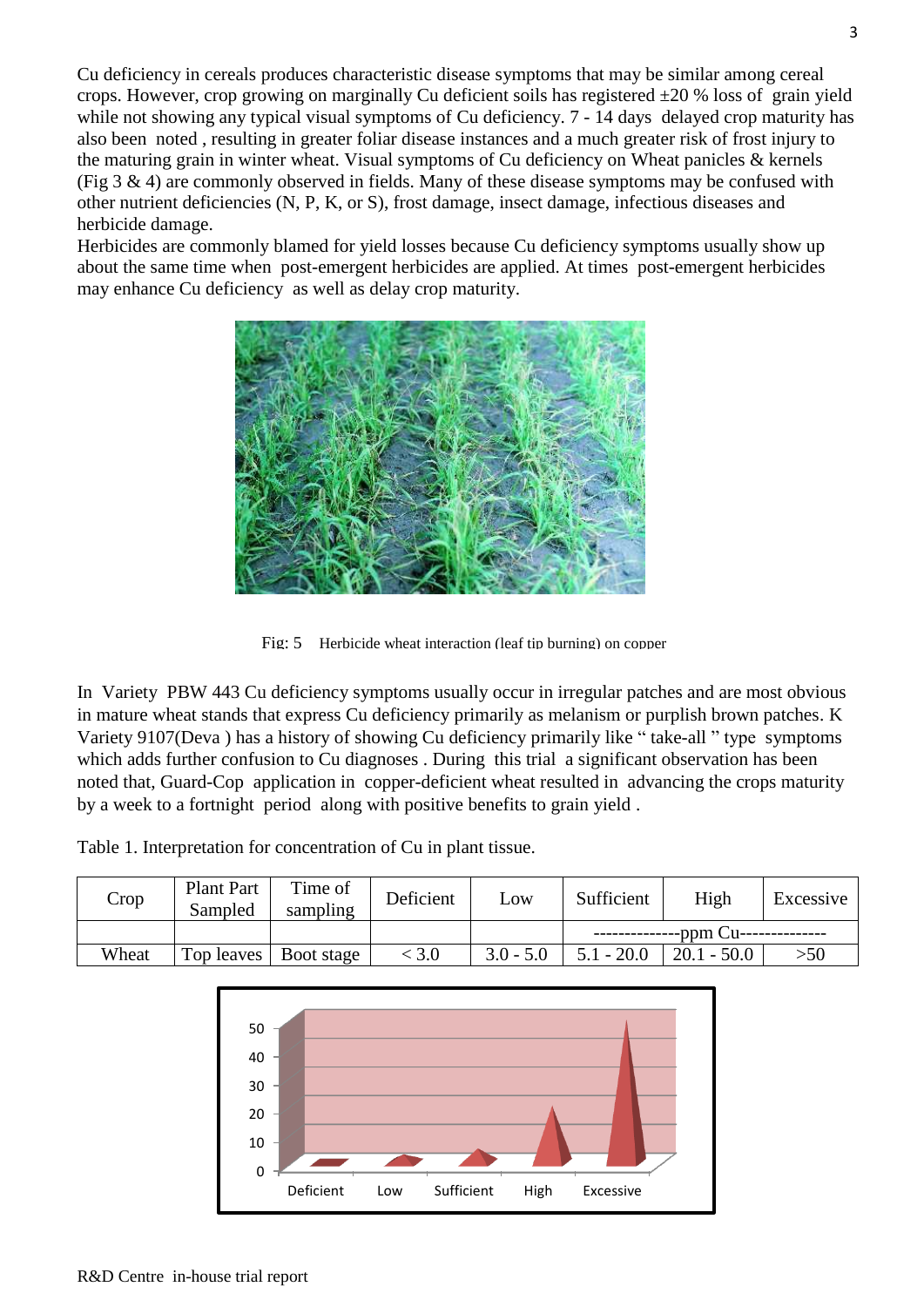Farmers / growers who ignore or do not manage soil fertility at an optimally level or keep high optimal level generally their harvested yields that get limited by nitrogen (N), phosphorus (P), potassium (K) or sulphur (S) with deficient Cu situation can affect yields. Farmers / growers striving for optimal yields are generally the first to observe Cu deficiency in a farming area. Their fertility management often includes manure and above average rates of fertilizer. In many instances, their first indications of Cu deficiency are crop yields or bushel weights consistently below their expectations.

| S1             | Symptoms                                                             |             | Degree of Deficiency |                           |  |
|----------------|----------------------------------------------------------------------|-------------|----------------------|---------------------------|--|
|                |                                                                      | Slight      | Moderate             | Severe                    |  |
| $\mathbf{1}$   | Limpness or wilting at mid-tillering                                 |             |                      | X                         |  |
| $\overline{2}$ | Limpness or wilting at mid-tillering at stem elongation              | $\mathbf X$ | $\mathbf X$          |                           |  |
| $\overline{3}$ | Pale yellow, curled young leaves at tillering                        |             |                      | $\boldsymbol{\mathrm{X}}$ |  |
| $\overline{4}$ | Pig tailing (Whip tailing) - leaf tip dies and may roll and turn     |             | $\mathbf{X}$         | $\mathbf{X}$              |  |
|                | white, sometimes appearing fibrous. Upper $1/3$ to $1/2$ of the leaf |             |                      |                           |  |
|                | may wither and break abruptly at the healthy part.                   |             |                      |                           |  |
| $\sqrt{5}$     | Increased susceptibility to disease                                  |             | $\mathbf{X}$         | $\mathbf{X}$              |  |
| $\overline{6}$ | Presence of ergots in grain heads, specifically wheat and barley.    |             | $\mathbf{X}$         | $\mathbf{X}$              |  |
| $\overline{7}$ | Unusually high levels of "take-all" or "take-all" like symptoms in   |             | $\mathbf X$          | $\mathbf{X}$              |  |
|                | wheat.                                                               |             |                      |                           |  |
| $8\,$          | Retarded stem elongation                                             |             | $\mathbf X$          | $\boldsymbol{\mathrm{X}}$ |  |
| 9              | Excessive late tillering and high mortality of late tillers.         |             | $\mathbf{X}$         | X                         |  |
| 10             | Delay in heading - Non-uniform heading occurs, particularly on       |             | $\mathbf X$          | $\boldsymbol{\mathrm{X}}$ |  |
|                | light loamy soils where crop emergence and early development is      |             |                      |                           |  |
|                | uniform.                                                             |             |                      |                           |  |
| 11             | Aborted heads and spikelets.                                         |             | $\mathbf X$          | $\boldsymbol{\mathrm{X}}$ |  |
| 12             | Heads and spikes are nearly normal, but contain many empty           |             | X                    | X                         |  |
|                | spikelets. Anthesis is poor and late. Grain is shrivelled and        |             |                      |                           |  |
|                | endosperm is blackened.                                              |             |                      |                           |  |
| 13             | Delay in maturity and senescence - Maturity may be delayed for a     |             |                      | $\mathbf{X}$              |  |
|                | few days to several weeks.                                           |             |                      |                           |  |
| 14             | Head and stem bending - stem may break 15 to 30 cm below the         |             | $\mathbf X$          | $\mathbf{X}$              |  |
|                | head.                                                                |             |                      |                           |  |
| 15             | Stem and head melanosis of wheat - Dark brown patches that           |             | $\mathbf X$          | $\mathbf X$               |  |
|                | usually begin at the milky dough stage. Dark purplish brown colour   |             |                      |                           |  |
|                | (melanism) appears on head and/or upper stem and/or lower stem.      |             |                      |                           |  |
| 16             | Probable loss in grain yield (%)                                     | $5 - 20$    | $20 - 50$            | $50 - 100$                |  |
| 17             | Probable loss in straw yield (%)                                     | Nil         | $1 - 10$             | $10 - 20$                 |  |

Table 2. Summary of Copper deficiency symptoms in Wheat and the degree of deficiency observed.

Adapted from Graham and Manbiar, 1981

## **MATERIALS AND METHODS**

Field experiments were conducted at the Wheat (Triticum astivum ) field of the grower Sri Prabhat Kumar Singh ,Village: Chintamanipur,Post Office(B.O): Madarna,Pin-code 844113 , District,Vaishali State: Bihar ,following RCBD with 5 treatments (as enumerated in the tables) to evaluate 5 factors of Winter (*Rabi season)* wheat in the year 2011- 2012 .Wheat cultivar PBW 443 was planted on in 5 x 5  $m^2$  plots following 10 cm X 10 cm spacing. Recommended dose of fertilizer i.e. 90 Kg N, 35 Kg P<sub>2</sub>O<sub>5</sub> and 35 Kg K2O were applied as basal and top dressing and standard agronomic practices were followed. Copper Sulphate, blue stone or blue vitriol are all common names for pentahydrated cupric sulphate, CuSO45H2O, which is the best known and the most widely used of the copper salts. Indeed it is often the starting raw material for the production of many of the other copper salts.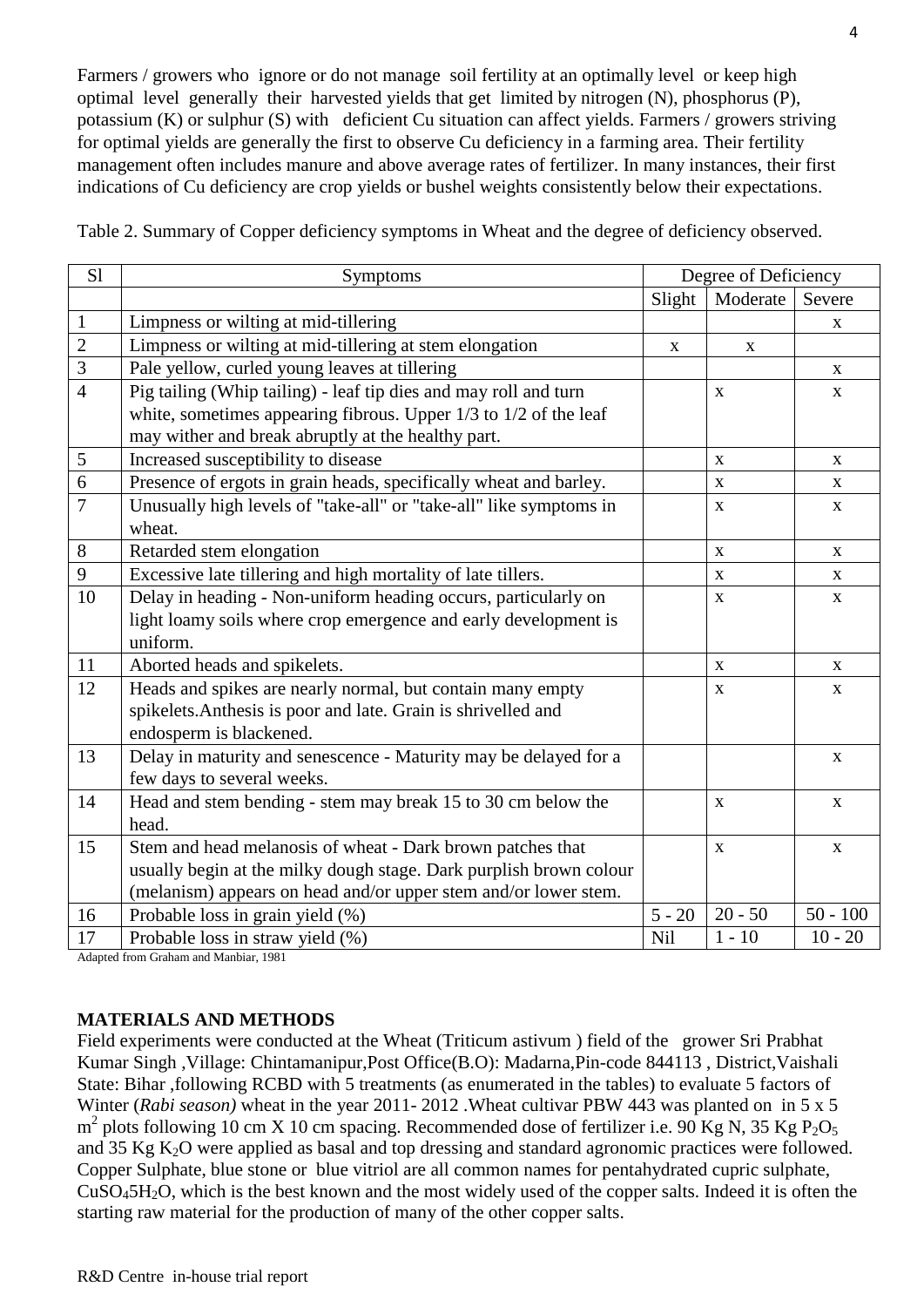Presently the world's consumption is around 200,000 tonnes per annum. It is estimated that approximately three-quarters of this is used in agriculture, principally as a fungicide, but also for treating copper-deficient soils.

GUARD-cop is an unique environmental friendly a non-systematic , preventative shield product against fungal & bacterial diseases of crops working as a catalytic agent that augment copper absorption, contains active ingredients 93g/l copper (cu) . Once mixed with water, GUARD-Cop forms a shield gel with its in built spreading and sticking ability, gives an unique micro-thin cover of copper hydroxide crystals on to the plant leaf surface. As the median particles sizes for crystalline coppers of GUARD-Cop is 0.3 micron whereas normal copper are 0.7-3.1 micron hence GUARD-Cop has high penetrative efficacy over the others in the same segment.

Results presented in Table 3 are typical of the initial experience many producers have with Cu deficiency. In this situation, the farmer had been applying optimal rates of fertilizer and manure every three to five years. Yields, quality and weed control were disappointing, and many agronomists had given several different reasons why yields were lower than expected. With the application of Cu, crop quality and yield both improved dramatically.

| Nos. of<br>Treatment            | Treatment<br>Application                                               | Cu-Fert<br>Rate*<br>(Kg)<br>Acre) | Guard-<br>Cop<br>Dosage<br>ml / Acre | LAI<br>15 DAF | Yield<br>(Mt/<br>Acre) | $\%$<br>Kernel<br>Plumpne<br><b>SS</b> | $1000$ -grain<br>Weight $(g)$ | Maturity<br>Duration |
|---------------------------------|------------------------------------------------------------------------|-----------------------------------|--------------------------------------|---------------|------------------------|----------------------------------------|-------------------------------|----------------------|
| $T_1$                           | Control                                                                | N <sub>il</sub>                   | N <sub>il</sub>                      | 2.14          | 0.75                   | 15                                     | 27.32                         | 122                  |
| $T_2$                           | $NPK + Cu-Fert.$<br><b>Broadcast</b>                                   | 1.5                               | 400                                  | 3.87          | 1.2                    | 20                                     | 44.32                         | 120                  |
| $T_3$                           | $NPK + Guard-Cop$<br>spray                                             | $\theta$                          | 400                                  | 3.95          | 1.4                    | 22                                     | 45.18                         | 115                  |
| T <sub>4</sub>                  | $NPK +$<br>$Cu$ -Fert. Broadcast +<br>Guard-Cop spray                  | 1.5                               | 400                                  | 4.61          | 2.31                   | 36                                     | 46.09                         | 112                  |
| $T_5$<br>$  -$<br>$\sim$ $\sim$ | $NPK + Cu-Fert.$<br>$Broadcast + Guard-$<br>Cop spray<br>$\sim$ $\sim$ | 4.5                               | 400                                  | 4.89          | 2.92                   | 52                                     | 47.56                         | 110                  |

Table 3. Role of Guard- Cop in Copper absorption & effect on physiological parameters in wheat Crop .

LAI - Leaf Area Index

\*Copper applied as Copper Sulphate.

Comparative observation of  $T_{4 \& x} T_5$ , high rates give an instant response., however optimum rates of inputs in  $T_4$  has given optimum yield.

The effect of different treatments ( $T_1$ ,  $T_2$ ,  $T_3$ ,  $T_4$ ,  $T_5$ ) and use of Guard- cop 93 g/l Cu, in combination with the recommended dose of NPK fertilizer and Cu fertilizer calibrated @ per acre to study different parameters, it was observed that at Control  $(T_1)$  the results obtained in all parameters are very low in comparison all other 4 treatments. Interesting comparative observation noted between  $T_{2,k}$   $T_3$  where Guard- Cop @ 400 ml /Acre solo application over solo Cu-Fert. Broadcast @ 1.5 kg / Acre , LAI was encouraging by 2 % than  $T_2$ , where as yield & karnel plumpness were up by 16.6% & 10% respectively an obvious effect due to better Copper absorbtion , catalysed by Guard-cop spray . Maximum yield benefit has been recorded in combination treatment ( $T_5$ ) NPK + Cu-Fert. Broadcast + Guard-cop spray , where the Cu absorption effect has been significant in all the parameters ie, yield gone up to 2.92 Mt/Acre, LAI and Kernel Plumpness to 4.89 & 52 respectively were also notable. Other indication of Guard-cop application advantages were observed where Cu deficiency got narrowed down to a significant level in the same field where wheat had consistently given low yield. Better Cu absorption resulted to the better movement of carbohydrates to form starch in the maturing grain head hence the plumpness was increased in  $T_3 \& T_4$  significantly, Cu- fert. was added in the experiment schedule to tone up the soil Cu deficiency. However, shrivelled grain, low bushel weight and concentrated protein resulted to low yield figure of 0.75 and 1.2 in  $T_1$  and  $T_2$  respectively. The plumpness result were noted to be better in  $T_{2}$  –  $T_{5}$  than very low figure of 15 as observed in  $T_{1}$  as there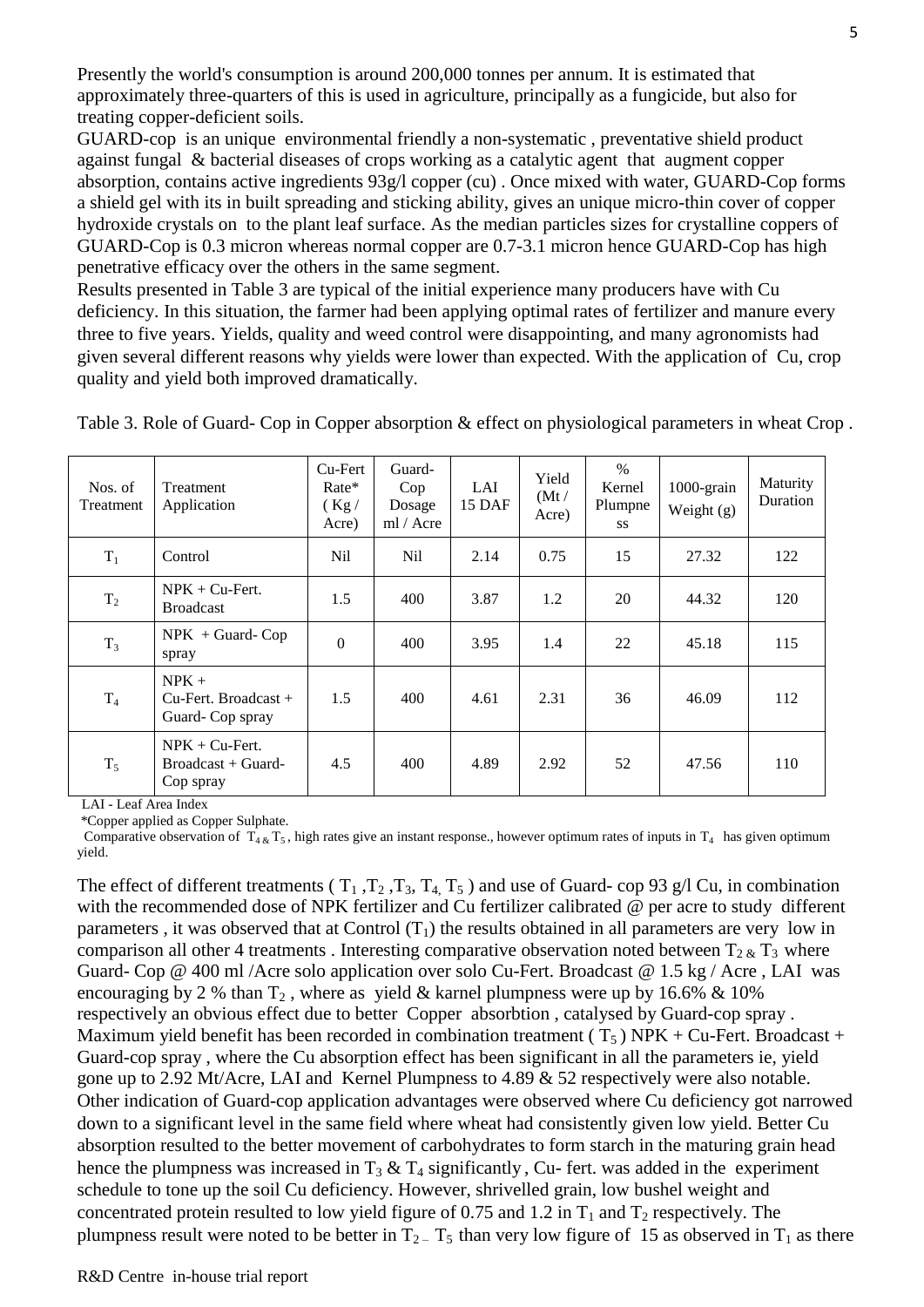was relatively low starch availability. It was quite significant change noticed in maturity duration by 7 to 12 days between all other treatments ( $T_3$  - to  $T_5$ ) compared to control, even  $T_2$  was also nonsignificant which indicates clear influence of Guard-cop .



Fig:6 Effect of Guard-cop on reduction in wheat maturity duration

The recommended rates of Cu are suggested either by broadcast or foliar applications for Wheat (Triticum astivum ) grown on organic soils. The broadcast applications suggested are intended to correct deficiencies and should be incorporated before seeding. Foliar applications of Cu are in practice too for effective way to correct Cu deficiency in Wheat (Triticum astivum). The stage of growth at the time of application has a major influence on the effectiveness of the treatment. Observation from this experiment indicate that Guard- Cop application at the tillering stage was the most effective in correcting deficiencies which has a residual effect in other advanced physiological functions .

| $\mu$ sing Copper Tryuroxiue Fungiciue. |                                                 |                                                               |                          |                   |  |  |  |  |
|-----------------------------------------|-------------------------------------------------|---------------------------------------------------------------|--------------------------|-------------------|--|--|--|--|
|                                         |                                                 | % Infestation Rust Disease (Puccinia triticina f.sp. tritici) |                          |                   |  |  |  |  |
| Treatment                               | <b>Treatment Application</b>                    | Tillering stage                                               | Panicle initiation stage | Milk & boot Stage |  |  |  |  |
| $T_1$                                   | Control                                         | High                                                          | High                     | High              |  |  |  |  |
| $T_2$                                   | Kocide                                          | Moderately Low                                                | Moderately Low           | Moderately Low    |  |  |  |  |
| $T_3$                                   | Guard-cop spray                                 | Moderately Low                                                | Moderately Low           | Moderately Low    |  |  |  |  |
| T <sub>4</sub>                          | Kocide+ Guard-cop spray                         | Low                                                           | Low                      | $NS*$             |  |  |  |  |
| $T_5$                                   | $Cu$ -Fert.Broadcast+<br>Kocide+Guard-Cop spray | Very Low                                                      | Very Low                 | $NS*$             |  |  |  |  |

| Table 4 : Effect with Guard-cop on Rust disease (Puccinia graminis f. sp. tritici) by Copper absorption |  |  |  |  |
|---------------------------------------------------------------------------------------------------------|--|--|--|--|
| using Copper Hydroxide Fungicide.                                                                       |  |  |  |  |

Kocide calibrated @150gms / Acre .and Guard-cop calibrated @ 400ml / Acre \*NS (Non -significant)

Application of Guard- Cop has been recommended as it plays a duel role as broad spectrum fungicidal prophylactic & curative measure and Cu absorption catalyst as well. From the above observation it shows that control plot  $(T_1)$  was affected with high infestation of Rust disease (Puccinia triticina f.sp. tritici) but in subsequent treatments  $T_2$ ,  $T_3$ ,  $T_4$   $\&$   $T_5$ , has shown marked improvement where the infestation has been lowered either applying copper Hydroxide as solo or in combination with Guard-cop .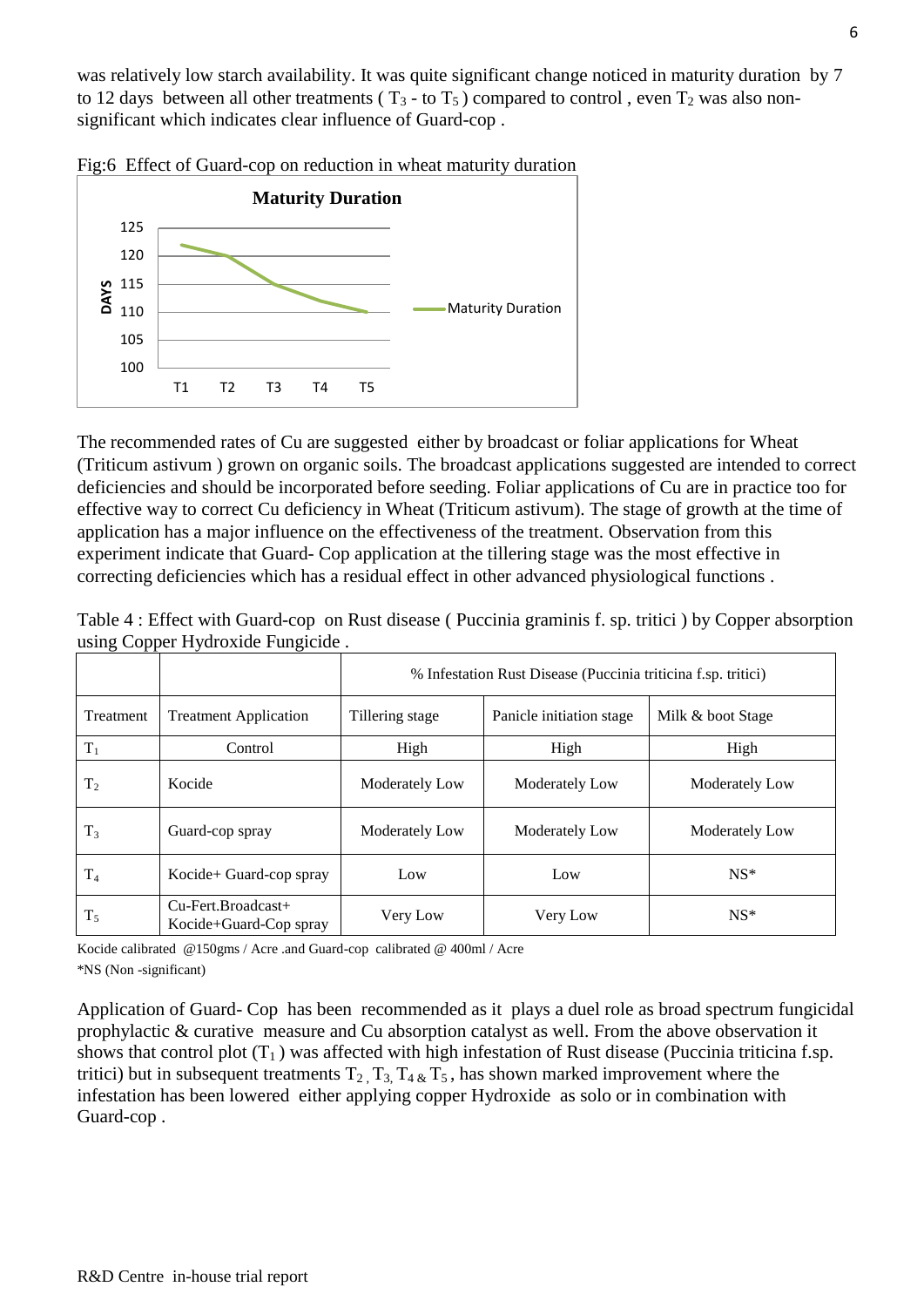Fig:7 Role of Guard-cop in controlling Rust disease in different treatments as image Observation at Tillering stage shown:



The Cu absorption plays an essential role in chlorophyll formation , is essential for proper enzyme activity that checked the disease proliferation from Moderately low to very low in tillering stage . This initial control during tillering has shown significant better results in subsequent stages of panicle initiation to milk & boot stage as well as keeping the causal organism Puccinia triticina f.sp. tritici from low non-significant level which demonstrated natural increasing in the yield.

However blanket application of Copper sulphate as foliar applications can be reduced to avoid direct copper deposition which can act toxic at times .